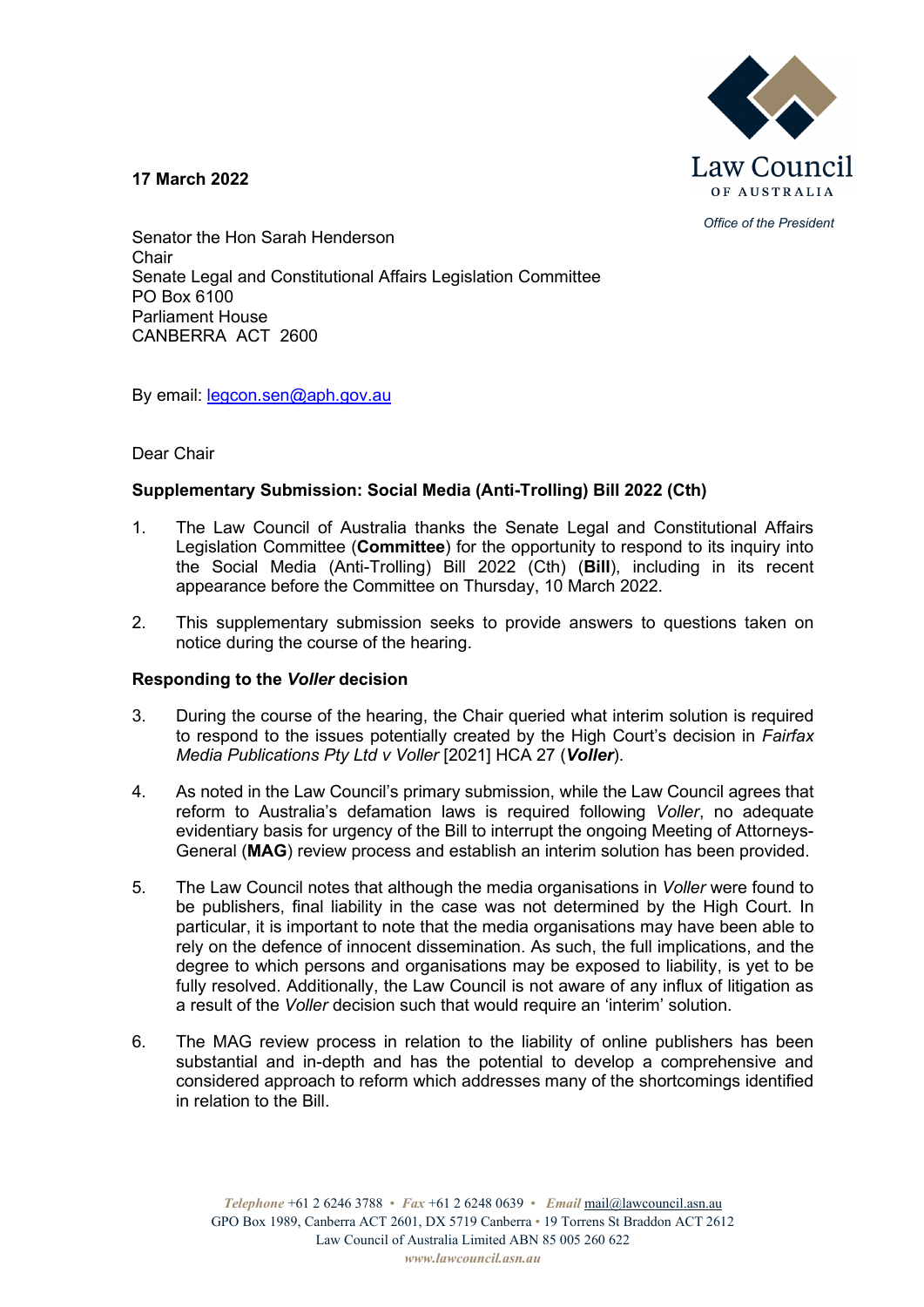7. In its submission to Stage 2 of the MAG review, the Law Council provided a draft 'preaction protocol for internet publications'. [1](#page-1-0) Crucially, this model would apply to all online publishers (not just social media organisations) and would provide complainants with a relatively straightforward and timely takedown procedure (currently missing from the Bill). Further information on this alternative model is provided in the Law Council's submission to that process.

### **Basic online safety expectations**

8. During the course of the Law Council's appearance, Senator Bragg asked the Law Council to take the following questions on notice:

> *Senator BRAGG: … can you provide your view on the basic online safety expectations with respect to anonymity which are new? I would also be grateful for your, frankly, independent view on what sort of reporting you think would be useful for the commission to undertake in relation to anonymity. Further, could you give your considered view on how the proposed obligations in this bill would intersect with the basic online safety expectations?*

- 9. The basic online safety expectations (**BOSE**) are created under Part 4 of the *Online Safety Act 2021* (Cth) (**OSA**). Under section 45 of the OSA, the Minister may, by legislative instrument, determine basic online safety expectations for social media services, relevant electronic services and designated internet services. The provider of such a service may be required to give the eSafety Commissioner reports about compliance with the applicable basic online safety expectations.
- 10. Subsection 46(1) of the OSA specifies the core expectations that must be specified in any determination under section 45. In addition, subsection 46(2) specifies that the subsection (1) does not limit the expectations that may be specified in a determination.
- 11. The *Online Safety (Basic Online Safety Expectations) Determination 2022* (Cth) was made by the Minister on 20 January 2022. Subclause 9(1) of this instrument specifies the following additional expectation:

*If the service permits the use of anonymous accounts, the provider of the service will take reasonable steps to prevent those accounts being used to deal with material, or for activity, that is unlawful or harmful.*

- 12. As such, the eSafety Commissioner has the power to require social media services to report on how they are meeting this additional expectation. It appears to the Law Council that this power could be used by the eSafety Commissioner to require social media services to report on the steps being taken to prevent anonymous accounts being used to promote defamatory material.
- 13. As identified in the Explanatory Memorandum to the OSA, the BOSE are intended to 'uplift the online safety practices of social media services by providing a clear articulation of the community's expectations' and through the reporting obligation within the BOSE 'create greater transparency of the online safety practices for both government and the community, and encourage uplift through imposing reputational

<span id="page-1-0"></span><sup>1</sup> Law Council of Australia, Submission to Attorneys-General, *Review of Model Defamation Provisions – Stage 2* (4 June 2021) [32]-[35] and Appendix 2 <https://www.lawcouncil.asn.au/resources/submissions/review-ofmodel-defamation-provisions-stage-2-discussion-paper>.